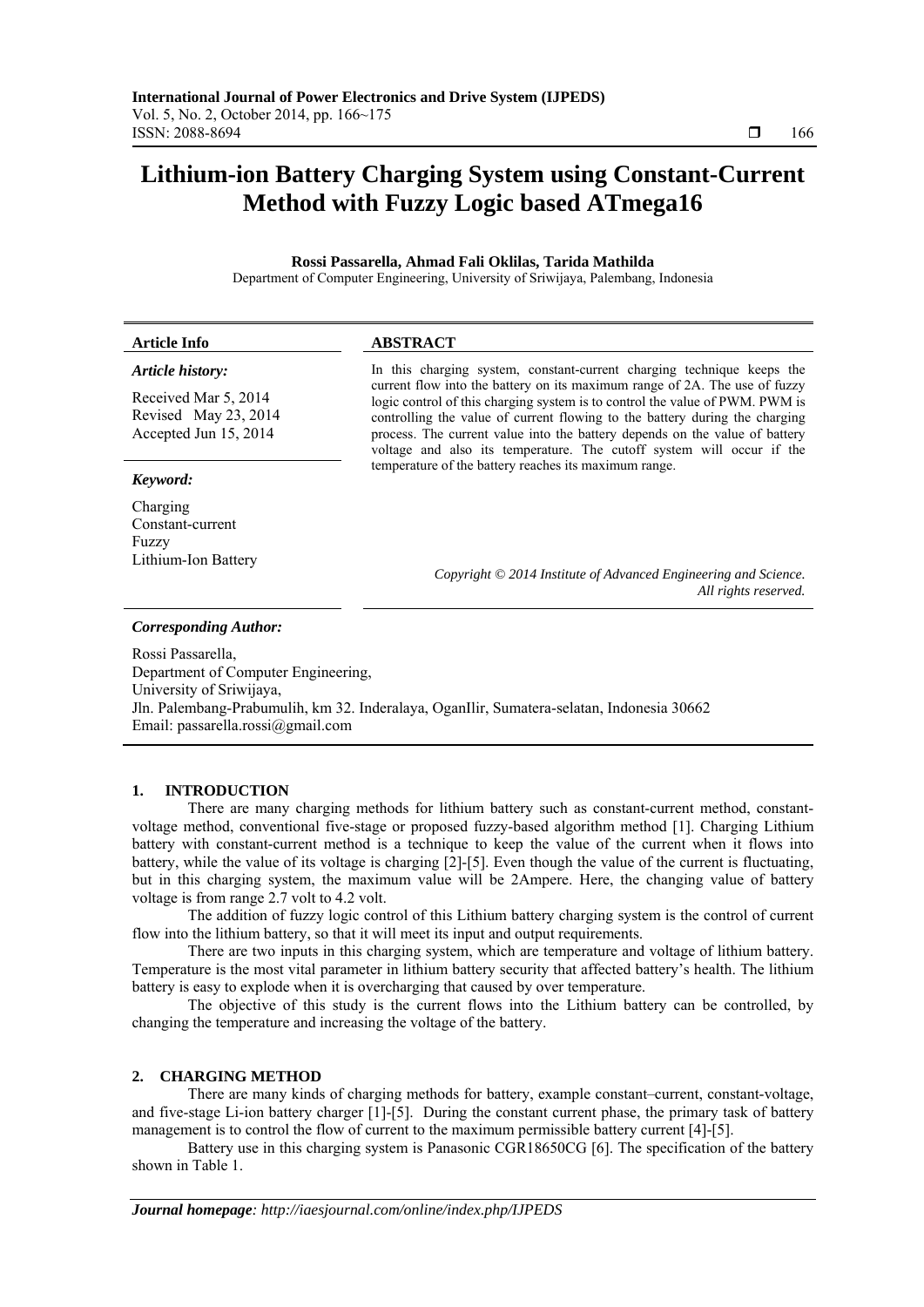| Table 1. Battery Specification |                     |                        |  |  |  |
|--------------------------------|---------------------|------------------------|--|--|--|
| Measurements                   |                     | Quantity               |  |  |  |
| Nominal Voltage                |                     | 3.6v                   |  |  |  |
| <b>Nominal Capacity</b>        | Minimum             | $2.150$ mAh            |  |  |  |
| Dimension                      | Typical<br>Diameter | $2.250$ mAh<br>18.6 mm |  |  |  |
|                                | Height              | $65.2 \text{ mm}$      |  |  |  |

This charging system is using MOSFET's transistor as an active instrument. MOSFET is an instrument which read the electric signal and controls the output voltage from the charger system onto the battery.In this charging system, MOSFET is use because it has better durable than other common transistors. This MOSFET can resist the flow of the current up to 10Ampere. In charging system the PWM (Pulse Width Modulation) technology is applied to set the function of charging system to battery.

## **3. RESULTS AND ANALYSIS**

The key design of software from this charging system is Fuzzy Algorithm. The Fuzzy inference system of this charging system is Sugeno's model. On Sugeno's model, to bring out the output we need four steps, which: forming of Fuzzy's set (fuzzification), function of implication, evaluation of rules, and defuzzification [7]. The evaluation rules use Max-Min mechanism and the defuzzification step use Center of Average (CoA) method.The flowchart of charging system is shown in Figure 1.



Figure 1. Flowchart Charging System

*Lithium-ion Battery Charging System using Constant-Current Method with Fuzzy Logic… (Rossi Passarella)*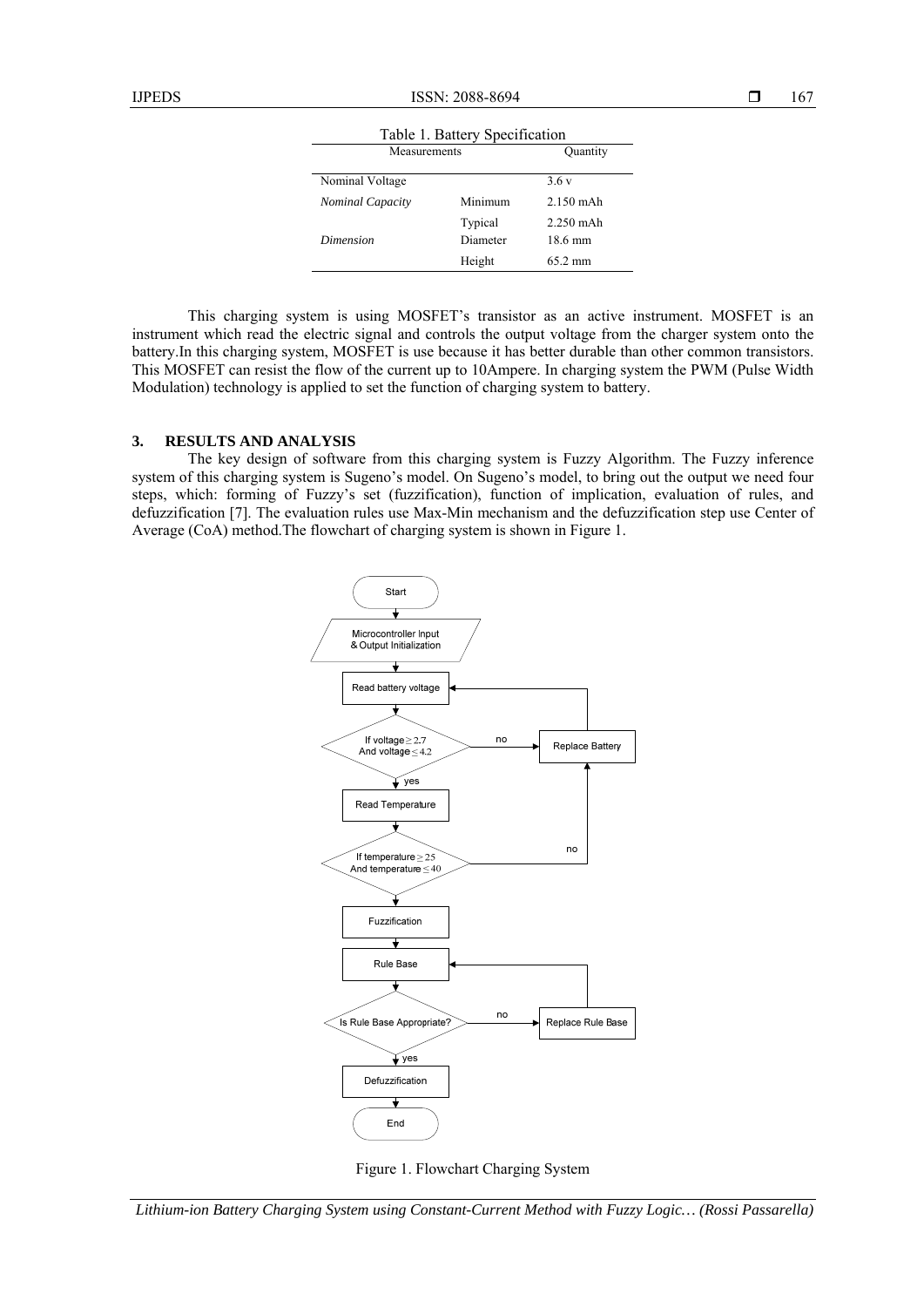# **3.1. Fuzzification**

This system uses two inputs which are voltage and temperature of the battery. First, ADC microcontroller read battery's voltage with sensor and set the linguistic form. Linguistic forms of battery voltage and battery temperature shown in Table 2 and Table 3.

| Table 2. Input voltage |                   |
|------------------------|-------------------|
| <b>VOLTAGE</b>         | LINGUISTIC        |
| $2.7 - 3.2$            | Low2              |
| $3.0 - 3.6$            | Low1              |
| $3.2 - 3.8$            | Normal            |
| $3.6 - 4.0$            | High1             |
| $3.8 - 4.2$            | High <sub>2</sub> |





Figure 2 shows the sets of voltage's range. It consist of five areas, starting from 2,7 volt until 4,2 volt, naming low2, low1, normal, high1, high2. System will run cut-off, once the voltage of the battery reach above 4,2 volt.

|         |                                                 |                  |      | Table 3. Input - temperature |            |    |         |
|---------|-------------------------------------------------|------------------|------|------------------------------|------------|----|---------|
|         |                                                 | Temperature      |      |                              | Variabel   |    |         |
|         |                                                 | $(^0C)$          |      |                              | Linguistik |    |         |
|         |                                                 | 18-24            |      |                              | Inc1       |    |         |
|         |                                                 | $21 - 29$        |      |                              | Inc2       |    |         |
|         |                                                 | 24-34            |      |                              | Inc3       |    |         |
|         |                                                 | 29-37            |      |                              | Inc4       |    |         |
|         |                                                 | 34-40            |      |                              | Inc5       |    |         |
|         |                                                 |                  |      |                              |            |    |         |
| $\mu_t$ |                                                 |                  |      |                              |            |    |         |
|         |                                                 |                  |      |                              |            |    |         |
|         | Inc1                                            | Inc <sub>2</sub> | Inc3 | Inc4                         | Inc5       |    |         |
|         |                                                 |                  |      |                              |            |    |         |
|         | ı                                               |                  |      | ı                            |            |    |         |
|         | $\frac{1}{2}$ : $\frac{1}{2}$ : $\frac{1}{2}$ : |                  |      |                              |            |    |         |
|         |                                                 |                  |      |                              |            |    |         |
|         | ı                                               |                  |      |                              |            |    |         |
|         |                                                 |                  |      |                              |            |    | $^{0}C$ |
| 18      | 21                                              | 24               | 29   | 34                           | 37         | 40 |         |
|         |                                                 |                  |      |                              |            |    |         |

Figure 3. Fuzzy Temperature's range

Figure 3 shows the sets of temperature's range. It also consists of five areas that starting at 18°C-40°C. System will also run cut-off, once the temperature reach above 40°C.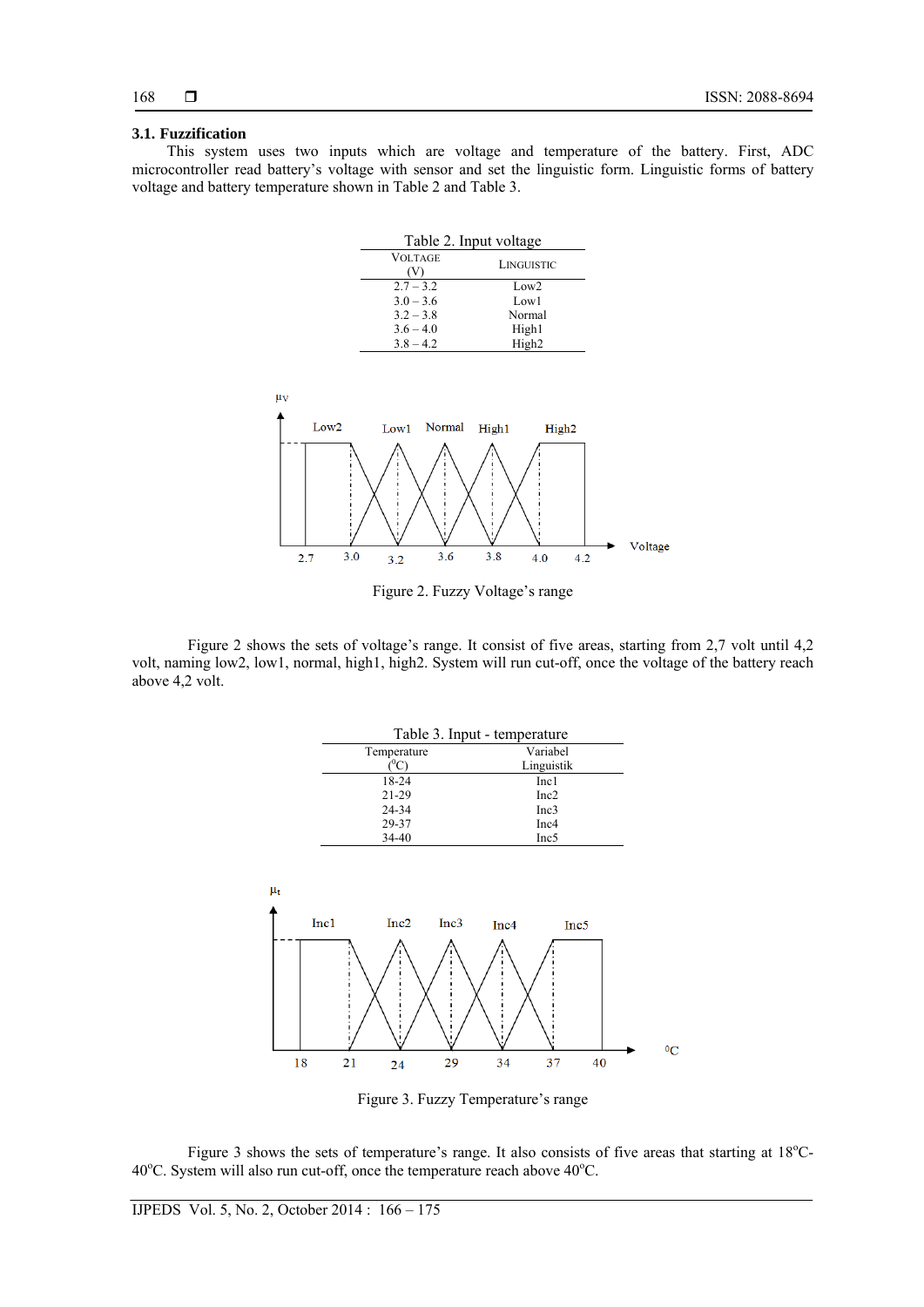#### **3.2. Rule Base**

Rule base of this system is from each input of fuzzy logic. So that, there will be 25 rules, and shown in Table 4.

| Table 4. Rule base      |                   |                  |         |  |  |
|-------------------------|-------------------|------------------|---------|--|--|
|                         |                   | Input            | Output  |  |  |
| No                      | Voltage           | Temperature      | Current |  |  |
| 1                       | Low2              | Inc1             | Rapid   |  |  |
| $\overline{\mathbf{c}}$ | Low <sub>2</sub>  | Inc2             | Rapid   |  |  |
| 3                       | Low $2$           | Inc3             | Rapid   |  |  |
| $\overline{\mathbf{4}}$ | Low2              | Inc4             | Rapid   |  |  |
| 5                       | Low <sub>2</sub>  | Inc <sub>5</sub> | Normal  |  |  |
| 6                       | Low1              | Inc1             | Rapid   |  |  |
| $\overline{7}$          | Low1              | Inc2             | Rapid   |  |  |
| 8                       | Low1              | Inc3             | Rapid   |  |  |
| 9                       | Low1              | Inc4             | Rapid   |  |  |
| 10                      | Low1              | Inc <sub>5</sub> | Normal  |  |  |
| 11                      | Normal            | Inc1             | Rapid   |  |  |
| 12                      | Normal            | Inc2             | Rapid   |  |  |
| 13                      | Normal            | Inc3             | Rapid   |  |  |
| 14                      | Normal            | Inc4             | Normal  |  |  |
| 15                      | Normal            | Inc5             | Normal  |  |  |
| 16                      | High1             | Inc1             | Normal  |  |  |
| 17                      | High1             | Inc2             | Normal  |  |  |
| 18                      | High1             | Inc3             | Normal  |  |  |
| 19                      | High1             | Inc4             | Slow    |  |  |
| 20                      | High1             | Inc5             | Slow    |  |  |
| 21                      | High2             | Inc1             | Slow    |  |  |
| 22                      | High <sub>2</sub> | Inc2             | Slow    |  |  |
| 23                      | High2             | Inc3             | Slow    |  |  |
| 24                      | High2             | Inc4             | Slow    |  |  |
| 25                      | High <sub>2</sub> | Inc5             | Slow    |  |  |

#### **3.3. Mechanism of Inference**

Mechanism of inference in this system transform into three ranges of percents, in duty cycles of PWM will run, which are rapid, normal and slow and shown in Table 5, and its formula in Equation (1)

$$
\%PWM = \frac{\sum_{i=0}^{n} v_i \mu_v(v_i)}{\sum_{i=0}^{n} \mu_v(v_i)}\tag{1}
$$

Where : % PWM is output,  $v_i$  is *crisp's value* of i's element,  $\mu_v(v_i)$  is degree of every elements in Fuzzy's set of V. V isuniverse of Fuzzy, and n is quantization.

| Table 5. Mechanism Inference  |            |             |  |  |
|-------------------------------|------------|-------------|--|--|
| Duty Cycle<br>$\frac{\%}{\%}$ | Linguistic | Information |  |  |
| 30                            | Rapid      | Max1        |  |  |
| 60                            | Normal     | Max2        |  |  |
| 90                            | Slow       | Max3        |  |  |

#### **3.4. Defuzzification**

Defuzzification of this system is using CoA (center of Average), by formula in Equation (2):

$$
y = \frac{\sum y \mu_R(y)}{\sum \mu_R(y)}\tag{2}
$$

Where : y is crisp's value and  $\mu$  R (y) is membership of y.

*Lithium-ion Battery Charging System using Constant-Current Method with Fuzzy Logic… (Rossi Passarella)*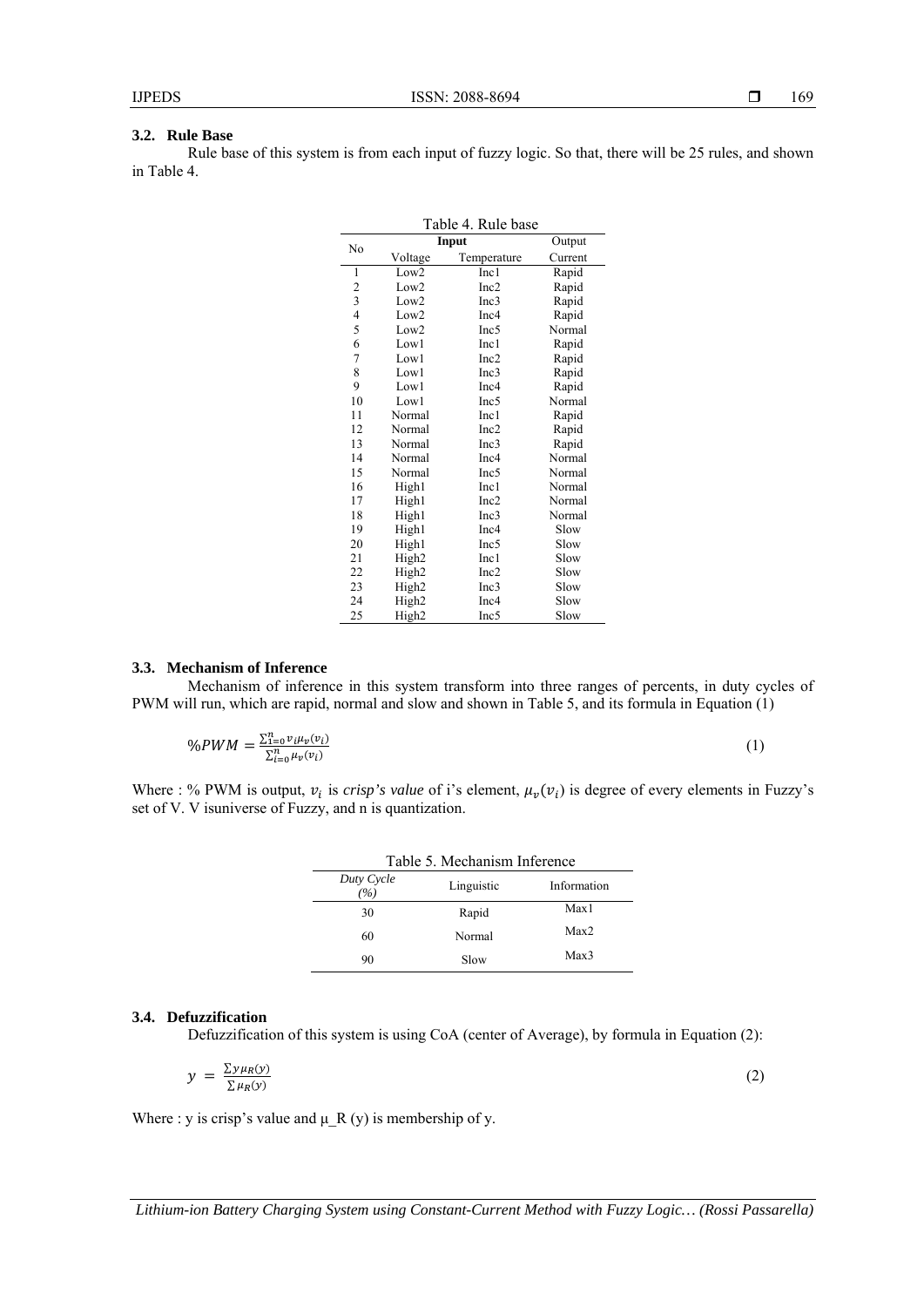#### **3.5. Pulse Width Modulation (PWM)**

Pulse Width Modulation (PWM) is a method for using pulse width to encode or modulate a signal. The width of each pulse is a function of the amplitude of the signal. While ADC detect the battery voltage and LM35 detect the changing of temperature, microcontroller will deliver and group those inputs into Fuzzy's set. Furthermore, microcontroller will control the IC to deliver the PWM signal into MOSFET series. The value of the current will depend on the mathematics calculation in the microcontroller.



Figure 6 .Flowchart of PWM

#### **4. RESULTS**

#### **4.1. First Experiment**

In the first experiment (Figure 7), the room temperature was set at  $25^{\circ}$ C, in 2 hours (7200s) and the initial battery voltage was 2.7 volts. In the 1s, the battery temperature was  $25.1^{\circ}$ C, the current inflows was recorded at 2 amperes. At 238 second the voltage increase up to 2.8 volts, and the temperature was recorded at 25.5° C with a flow to the battery at 1.9 amperes. The decrease in flow occurs due to the temperature rise. At 469 second, the voltage increase up to 2.9 volts with battery temperature was 26.9° C and current was at 2 Amperes. At 3.0 volts, temperature was 27.3°C and the current was 1.9 Amperes. At 3.1 volts voltage of battery on 991 second, the temperature was at 29.2° C with current flows into the battery at 2 Amperes. At 1135 second voltage rise to 3.2volts with a recorded temperature of 29.8° C and the current flow of 1.8 Ampere.

It can be concluded that Fuzzy logic work when temperature is rising in the battery current flows. When the current flow increases, the temperature will increase, so the next current flow can be reduced, and the temperature can be decreased.

#### **4.2. Second Experiment**

In the second experiment (Figure 8), the room temperature was  $25^{\circ}$ C, experiments approximatelywith in 2 hours (7200s) with initial battery voltage at 2.7 volts. In the 1s, the temperature was 26<sup>o</sup>C, the flows of current was 2 amperes. At 240 second the voltage increased up to 2.8 volts, and the temperature was at 26.1°C with current flow to battery was 2 Ampere. At 500 second, the voltage increased up to 2.9 volts and the temperature was 26.3°C with current at 2 ampere. At 3.0 volts, temperature was  $26.5^{\circ}$ C and the current flows at 2 amperes. At 3.1 volts at 870 second, the temperature was at 27.1°C with current flows of 1.9 ampere. At 1019 second, voltage up to 3.2 volt and temperature was 27.2°C with the current flows at 1.9 amperes.

Similar to the first experiment: in conclusion the fuzzy logic control works similar to the first experiment.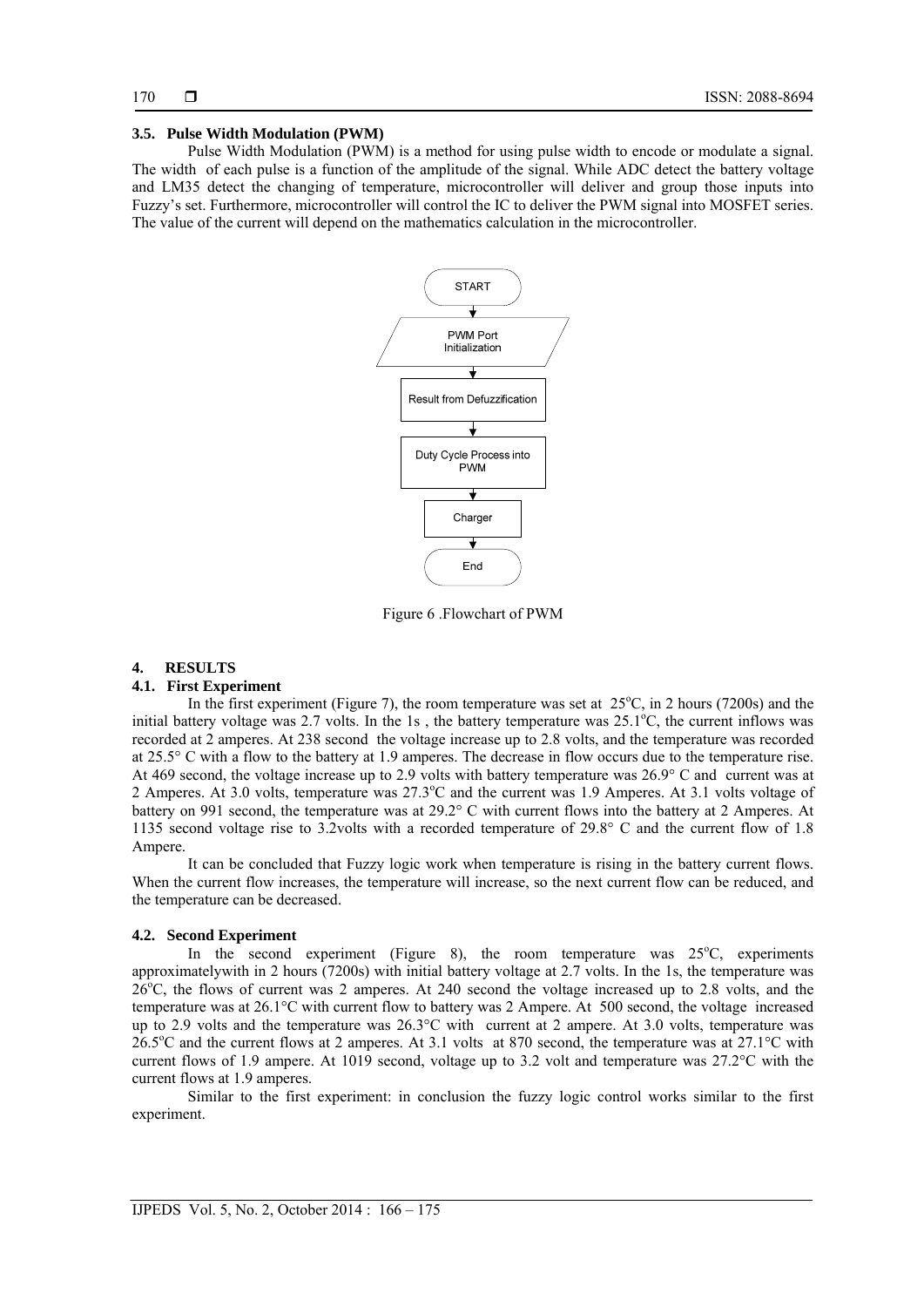

Figure 7. Graph of First Experiment result



Figure 8. Graph of Second Experiment result

#### **4.3. Third Experiment**

In the third experiment (Figure 9), the room temperature was  $25^{\circ}$ C, approximatelywith in 2 hours  $(7200s)$  the initial battery voltage at 2.7 volts. In the first second, the temperature was at  $25.1^{\circ}$ C, the current flows to battery was 2 amperes. At 294 second the voltage increased up to 2.8 volts, and the temperature at 25.2°C with current flowed to the battery at 1.9 amperes . At 504 second the voltage increased to 2.9 volts with temperature was 25.4°C and the current was 2 amperes. At 3.0 volts, temperature 25.3°C and the current flow at 2 amperes. At 3.1 volts at 890 second, the temperature was 25.6°C and current flow at 2 Ampere. In 121 second the voltage rise to 3.2 volts and temperature was 26.1°C with the current flows at 1.8 Amperes.

In the charging system of the lithium ion battery, the critical parameter that should be considered is temperature, due to this the comparison between experiments was plot in the graph as shown in Figure 10. The results show that the temperature batteries are below the data sheet.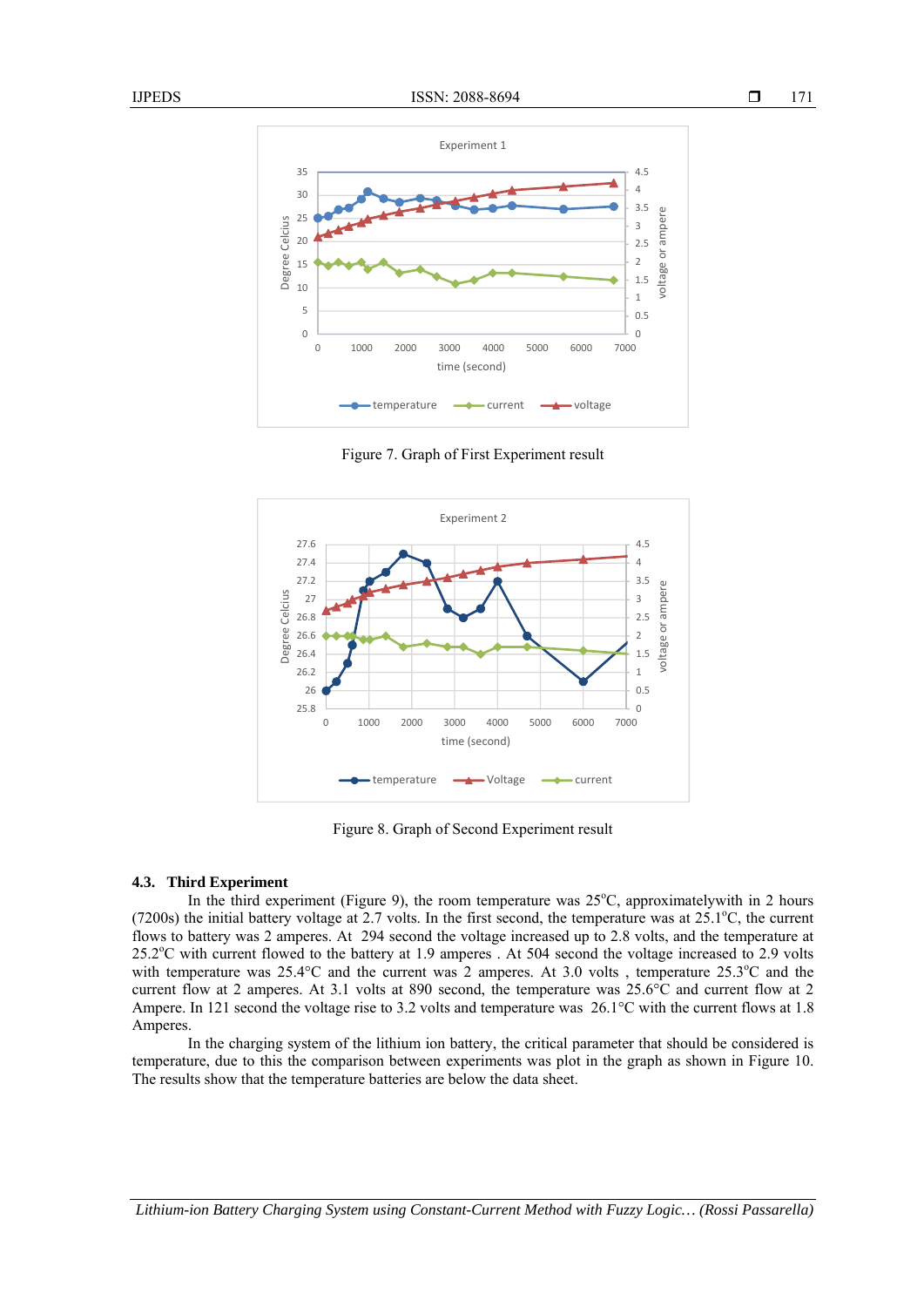



Figure 9. Graph of Third Experiment result



Figure 10. Comparison of the temperature from 3 experiments

At the end of the experiment, the averages of each battery parameters are shown in Table 6.

|              | <b>BATTERY</b>            |                |
|--------------|---------------------------|----------------|
| Parameter    | Temperature $(^{\circ}C)$ | Current<br>(A) |
| Experiment 1 | 27.75                     | 1.65           |
| Experiment 2 | 26.77                     | 1.68           |
| Experiment 3 | 26.21                     | 1.62           |
| Average      | 26.91                     | 1.65           |

| Table 6. The Average Battery parameter in Experiment |
|------------------------------------------------------|
|------------------------------------------------------|

From the Table 6 shows that the average value of experiments for each battery starting from the first to the third trial are: temperatures of  $26.91^{\circ}$ C and current of 1.65 Amperes. In this experiment the current flows into the Lithium battery can be controlled, by changing the temperature and increasing the voltage of the battery.

#### **5. CONCLUSION**

a) This system consists of two parts, which are: microcontroller series function to calculate the Fuzzy, and MOSFET function for charger series.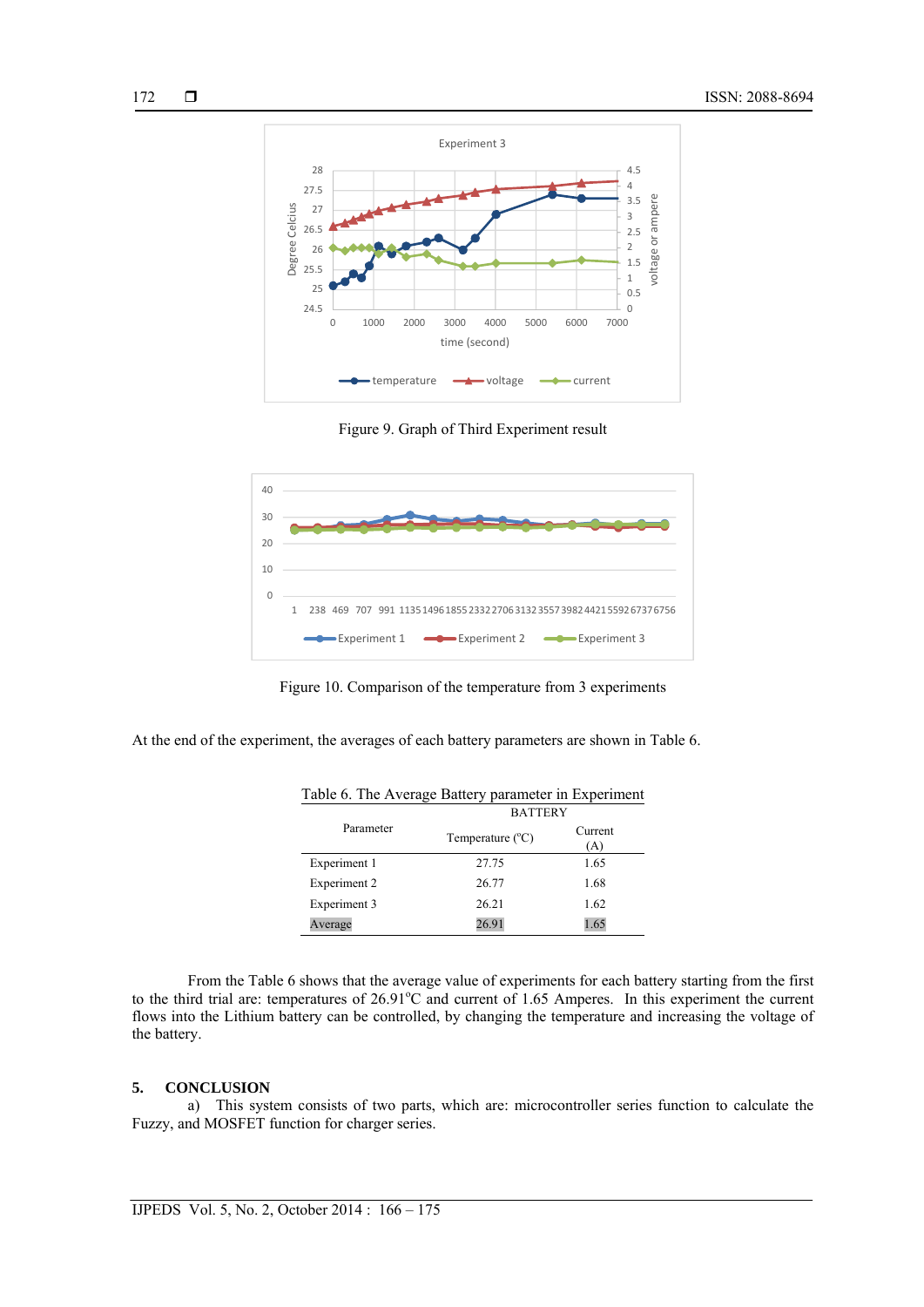b) The design algorithm to control the flows of current use PWM. The output from the microcontroller calculation will be delivered through MOSFET to control the value of the current flowing into the Lithium battery.

c) The total of current flows into Lithium battery is affected by the value of voltage and temperature while it is charging.

d) Fuzzy is still working despite the temperature of the Lithium battery changing. The voltage of the battery will constantly rises until it reaches 4.2 volt.

e) The value of the current flowing into the lithium battery is depending on the value of the temperature of the battery, as it is formulated in the rule base of Fuzzy.

The average temperature of the lithium battery while charging process running is  $26^{\circ}$ C and the average of the current flowing into the battery is 1,75A.

## **ACKNOWLEDGEMENTS**

This work was supported by Department of Computer Engineering, Faculty of Computer Science. University of Sriwijaya.

#### **REFERENCES**

- [1] HoushyarAsadi, *et al.* Fuzzy Logic Control Technique in Li-Ion Battery Charger. *International conference on electrical, electronics and civil engineering* (iceece'2011) pattayadec. 2011; 179-183.
- [2] Huang, Jia-Wei, *et al*. Fuzzy-control-based five-step Li-ion battery charger. *In Power Electronics and Drive Systems. PEDS. International Conference on*. IEEE, 2009; 1547-1551
- [3] Asadi, Houshyar*. et al*. Fuzzy-control-based five-step Li-ion battery charger by using AC impedance technique." *In Fourth International Conference on Machine Vision (ICMV 11),* pp. 834939-834939. International Society for Optics and Photonics. 2012.
- [4] Hsieh, Ching-Hsing. Research on the Five Step Charging Technique for Li-ion Batteries Using Taguchi Method and Fuzzy Control. PhD diss., 2011.
- [5] Manoj, Niranjan Kumar, Vijay Pal Singh. Fuzzy Logic Based Battery Charger for Inverter." *International Journal of Engineering.* 2013; 2(7).
- [6] Cgr 18650-cg. Datasheet lithium-ion rechargeable cell. *Panasonic corporation energy company*. Februari. 2010. Available:www.industrial.panasonic.com/wwwdata/pdf2/aca4000/aca4000ce234.pdf&sa=u&ei=gq9vuv6hbszfkwf2 yhobq&ved =0cbmqfjad&usg=afqjcnemwazpsmqr9zuhrkvgmha2367jda.
- [7] Passarella, Rossi, *et al*. PerancanganSistemPenjadwalanBateraiBerbasisLogika Fuzzy MenggunakanMikrokontroler ATMega16. *KonferensiNasionalInformatika* (KNIF). 2013: 54-58.

#### **APPENDIX**

*Experiment #1* 

|   |          |               | <b>Battery</b> |                |           |
|---|----------|---------------|----------------|----------------|-----------|
|   | Time (s) | Time          | Volt           | <b>Current</b> |           |
|   |          | $(^{\circ}C)$ | (V)            | (A)            |           |
|   | 1        | 25.1          | 2.7            | 2              |           |
|   | 238      | 25.5          | 2.8            | 1.9            |           |
|   | 469      | 26.9          | 2.9            | $\overline{2}$ |           |
|   | 707      | 27.3          | 3              | 1.9            |           |
|   | 991      | 29.2          | 3.1            | 2              |           |
|   | 1135     | 30.8          | 3.2            | 1.8            |           |
|   | 1496     | 29.3          | 3.3            | $\overline{2}$ |           |
|   | 1855     | 28.5          | 3.4            | 1.7            |           |
|   | 2332     | 29.4          | 3.5            | 1.8            |           |
|   | 2706     | 28.9          | 3.6            | 1.6            |           |
|   | 3132     | 27.8          | 3.7            | 1.4            |           |
|   | 3557     | 26.9          | 3.8            | 1.5            |           |
|   | 3982     | 27.2          | 3.9            | 1.7            |           |
|   | 4421     | 27.8          | 4.0            | 1.7            |           |
|   | 5592     | 27            | 4.1            | 1.6            |           |
| г | 6737     | <u>27.6</u>   | 4.2            | 1.5            |           |
| п | 6756     | 27.6          | 4.2            | 0.0            | $Cut-off$ |
|   | -Mean-   | 27.75         |                | -1,65          |           |

*Lithium-ion Battery Charging System using Constant-Current Method with Fuzzy Logic… (Rossi Passarella)*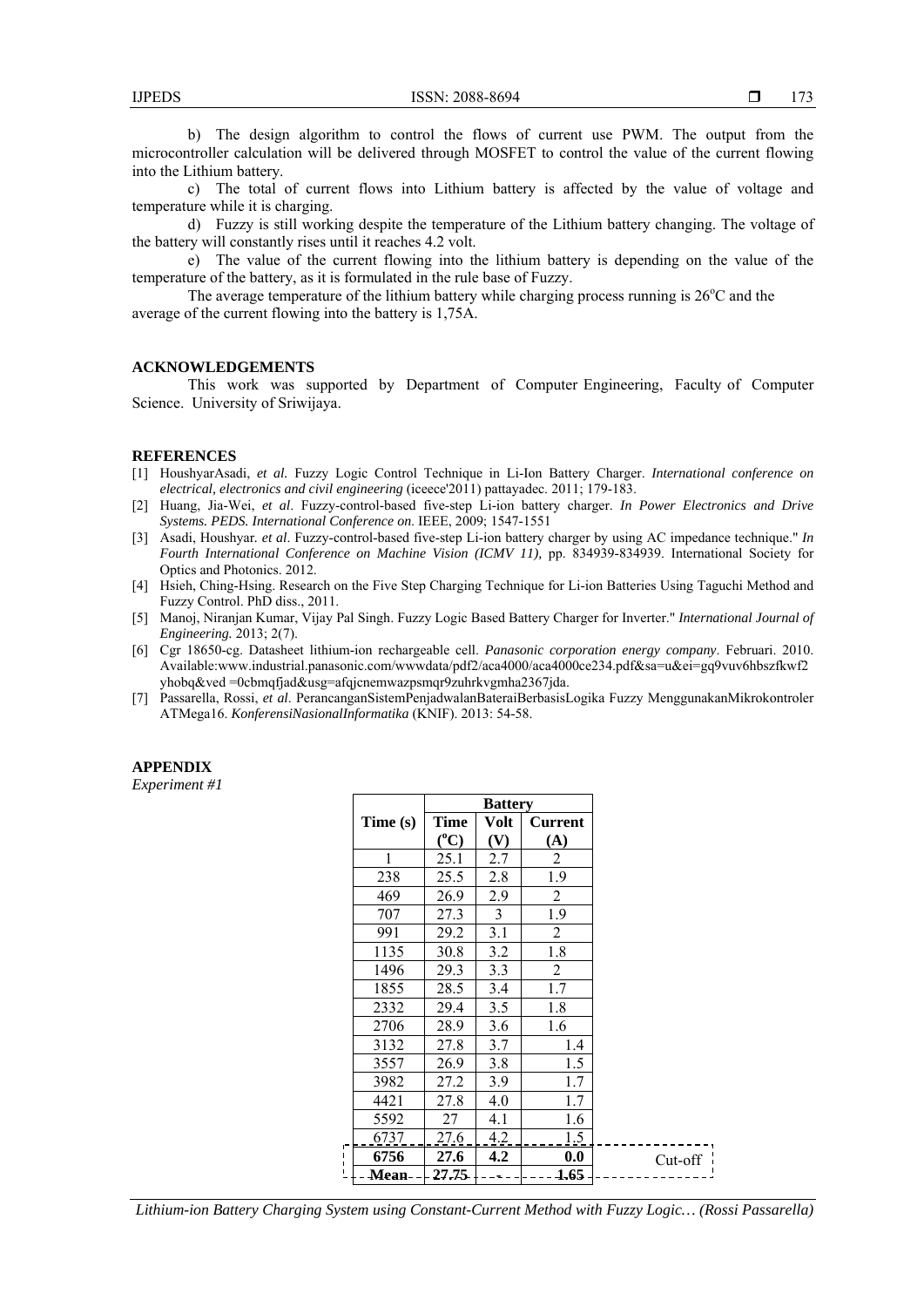# 174

# *Experiment #2*

|        |          |               | <b>Battery</b> |                |         |
|--------|----------|---------------|----------------|----------------|---------|
|        | Time (s) | Temp          | Volt           | <b>Current</b> |         |
|        |          | $(^{\circ}C)$ | (V)            | (A)            |         |
|        | 1        | 26            | 2.7            | $\overline{c}$ |         |
|        | 240      | 26.1          | 2.8            | $\overline{2}$ |         |
|        | 500      | 26.3          | 2.9            | $\overline{2}$ |         |
|        | 610      | 26.5          | 3.0            | $\overline{2}$ |         |
|        | 870      | 27.1          | 3.1            | 1.9            |         |
|        | 1019     | 27.2          | 3.2            | 1.9            |         |
|        | 1393     | 27.3          | 3.3            | 2              |         |
|        | 1802     | 27.5          | 3.4            | 1.7            |         |
|        | 2350     | 27.4          | 3.5            | 1.8            |         |
|        | 2830     | 26.9          | 3.6            | 1.7            |         |
|        | 3201     | 26.8          | 3.7            | 1.7            |         |
|        | 3605     | 26.9          | 3.8            | 1.5            |         |
|        | 4002     | 27.2          | 3.9            | 1.7            |         |
|        | 4690     | 26.6          | 4.0            | 1.7            |         |
|        | 6001     | 26.1          | 4.1            | 1.6            |         |
| г      | 7201     | 26.6          | 4.2            | 15.            |         |
| ٠<br>ı | 7220     | 26.6          | 4.2            | 0.0            | Cut-off |
| п      | Mean     | -26.77        |                | 1.68           |         |

# *Experiment #3*

|          |               | <b>Battery</b> |                |         |
|----------|---------------|----------------|----------------|---------|
| Time (s) | Temp          | Volt           | <b>Current</b> |         |
|          | $(^{\circ}C)$ | (V)            | (A)            |         |
| 1        | 25.1          | 2.7            | 2              |         |
| 294      | 25.2          | 2.8            | 1.9            |         |
| 500      | 25.4          | 2.9            | $\overline{2}$ |         |
| 699      | 25.3          | 3.0            | $\overline{2}$ |         |
| 890      | 25.6          | 3.1            | $\overline{2}$ |         |
| 1121     | 26.1          | 3.2            | 1.8            |         |
| 1444     | 25.9          | 3.3            | 2              |         |
| 1801     | 26.1          | 3.4            | 1.7            |         |
| 2305     | 26.2          | 3.5            | 1.8            |         |
| 2599     | 26.3          | 3.6            | 1.6            |         |
| 3200     | 26            | 3.7            | 1.4            |         |
| 3501     | 26.3          | 3.8            | 1.4            |         |
| 4013     | 26.9          | 3.9            | 1.5            |         |
| 5404     | 27.4          | 4.0            | 1.5            |         |
| 6120     | 27.3          | 4.1            | 1.6            |         |
| -7580-   | $27.3 -$      | $-4.2 -$       | $1.5 -$        |         |
|          | 27.3          | 4.2            | 0.0            | Cut-off |
| -Mean +  | $-26.15$      |                | -1.73-         |         |